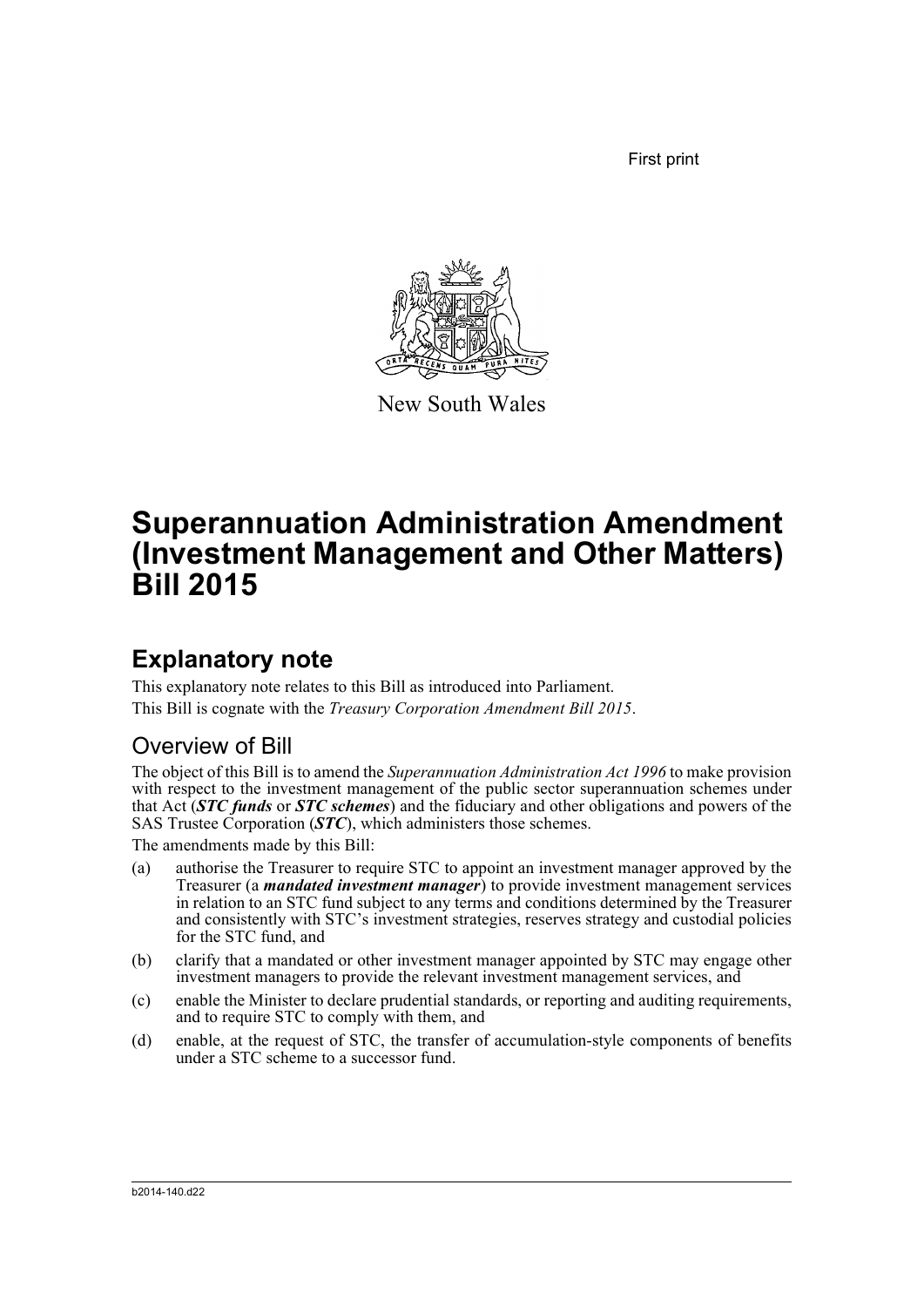### Outline of provisions

**Clause 1** sets out the name (also called the short title) of the proposed Act.

**Clause 2** provides for the commencement of the proposed Act on a day or days to be appointed by proclamation.

#### **Schedule 1 Amendment of Superannuation Administration Act 1996 No 39**

**Schedule 1 [1]** inserts definitions of terms used in the other proposed amendments. The proposed amendment transfers, from section 59 to the general definition section, the definition of *superannuation investment management services* and expands the definition to include providing services in relation to the custody of the assets and securities of a superannuation fund. **Schedule 1 [3], [4], [6] and [11]** make consequential amendments on the extension of that definition.

**Schedule 1 [2]** requires STC to have regard to the role of employers under STC schemes in funding benefits under those schemes when exercising its functions.

**Schedule 1 [5]** ensures that an investment manager appointed by STC to carry out the function of providing superannuation investment management services on behalf of STC may engage another investment manager to provide those services.

**Schedule 1 [7]** enables the Minister to waive the obligation to obtain the Minister's consent to a contract or arrangement for the appointment of an investment or scheme administration manager.

**Schedule 1 [9]** requires STC to ensure that any investment manager providing superannuation investment management services on its behalf complies with the investment strategy determined by STC for the fund concerned.

**Schedule 1 [10]** requires an investment manager who carries out all superannuation investment management services for a superannuation fund of STC to engage a separate person to undertake services relating to the custody of assets and securities.

**Schedule 1 [13]** inserts proposed section 60 to enable the Treasurer, by order given to STC, to require the investment of the whole or any part of the STC funds to be managed by one or more investment managers approved by the Treasurer (a *mandated investment manager*). The order of the Treasurer may be given only with the approval of the Minister administering the principal Act. A mandated investment manager may, subject to any terms and conditions set out or described in the order and any investment or reserves strategy or custodial policy determined by STC, invest the STC funds concerned in any investment that is authorised or permitted by the principal Act or any other applicable legislation.

Under the proposed section, the terms and conditions that may be set out or described in the order, may, for example, relate to any or all of the following matters:

- (a) the kind and extent of superannuation investment management services to be provided,
- (b) the period during which the STC funds are to be managed by the mandated investment manager,
- (c) the engagement by the mandated investment manager of a person to provide custodial services and the kind and extent of such custodial services,
- (d) the circumstances in which the contract or arrangement may be varied or terminated.

The proposed amendment also provides that STC is taken to have discharged the obligations and duties imposed on it in relation to the investment and management of the relevant STC funds, if a mandated investment manager provides superannuation investment management services in respect of the relevant STC funds on behalf of STC, or engages another person to provide them, under a contract or arrangement entered into by STC in accordance with section 59. **Schedule 1 [6] and [12]** make consequential amendments.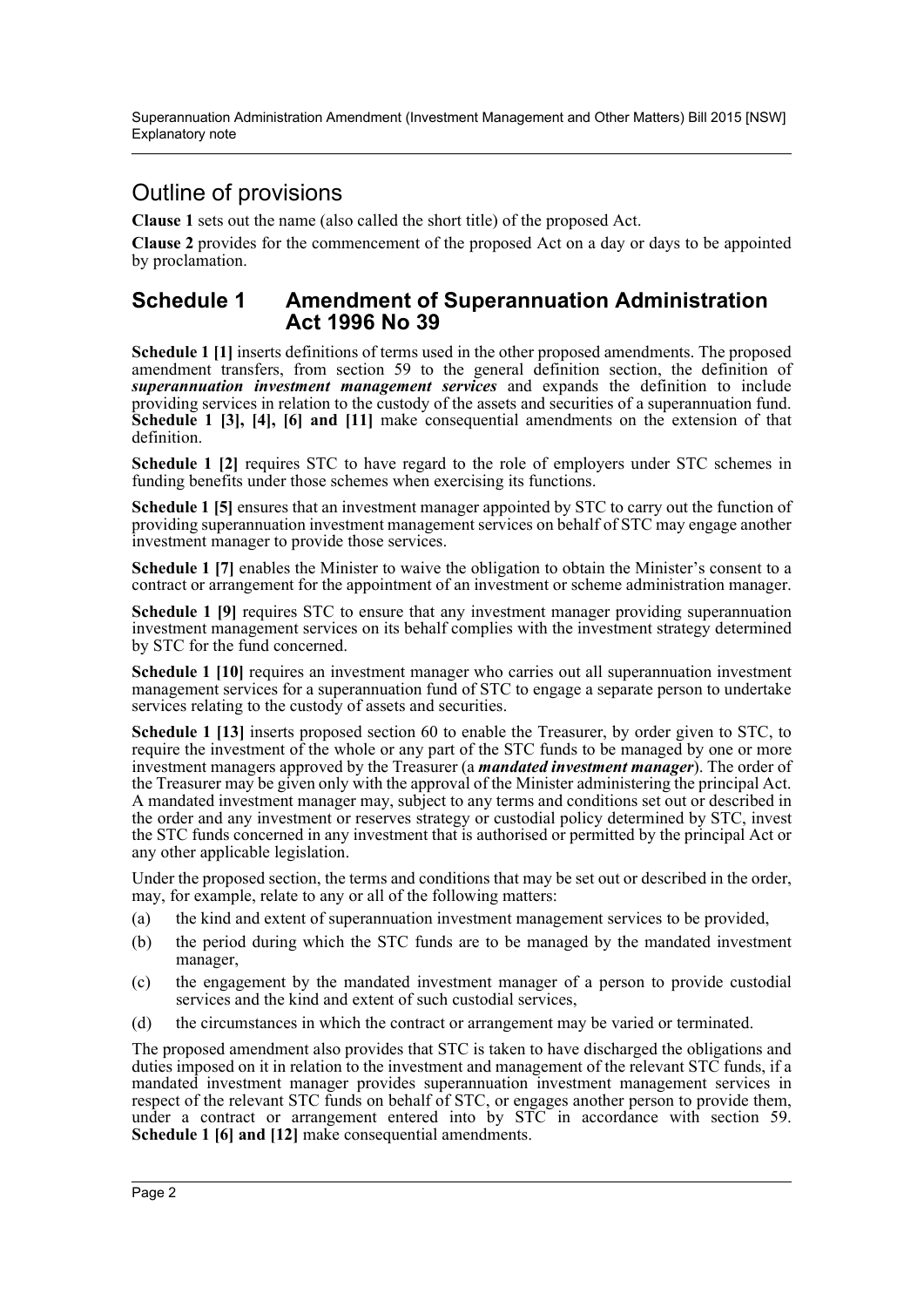Superannuation Administration Amendment (Investment Management and Other Matters) Bill 2015 [NSW] Explanatory note

**Schedule 1 [14]** omits provisions relating to services for the custody of the assets and securities of an STC scheme as a result of the extension of the meaning of "superannuation investment management services" to cover such custodial services.

**Schedule 1 [15]** enables STC to request, and the Minister to approve, the transfer of part of the benefits of all or some members of an STC fund to a successor superannuation fund. Any successor fund must provide for the maintenance of existing rights of persons whose benefits are transferred and the transfer and successor fund must comply with Commonwealth legislation regulating such transfers. Any part of benefits that are transferred cannot consist of defined benefit interests.

**Schedule 1 [16]** enables the Minister, by order published in the Gazette, to declare that specified prudential standards, or reporting or auditing requirements, apply to STC (and those engaged by STC) in the exercise of the principal functions of STC specified in the order. **Schedule 1 [8]** makes a consequential amendment.

**Schedule 1 [17]** provides for the making of savings and transitional regulations consequent on the enactment of any Act that amends the *Superannuation Administration Act 1996*.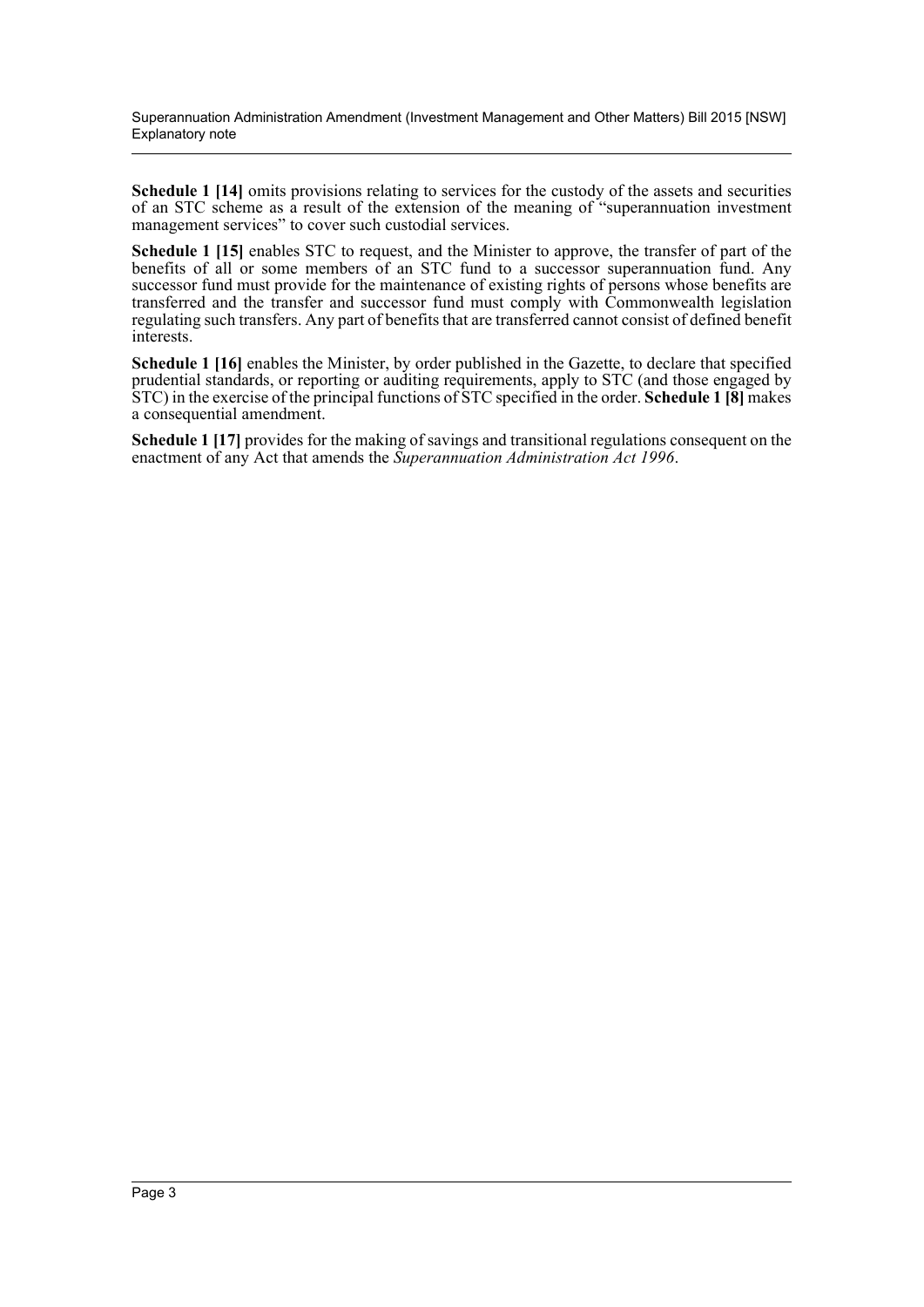First print



New South Wales

# **Superannuation Administration Amendment (Investment Management and Other Matters) Bill 2015**

## **Contents**

|            |                                                           | Page |
|------------|-----------------------------------------------------------|------|
|            | Name of Act                                               |      |
|            | 2 Commencement                                            |      |
| Schedule 1 | Amendment of Superannuation Administration Act 1996 No 39 |      |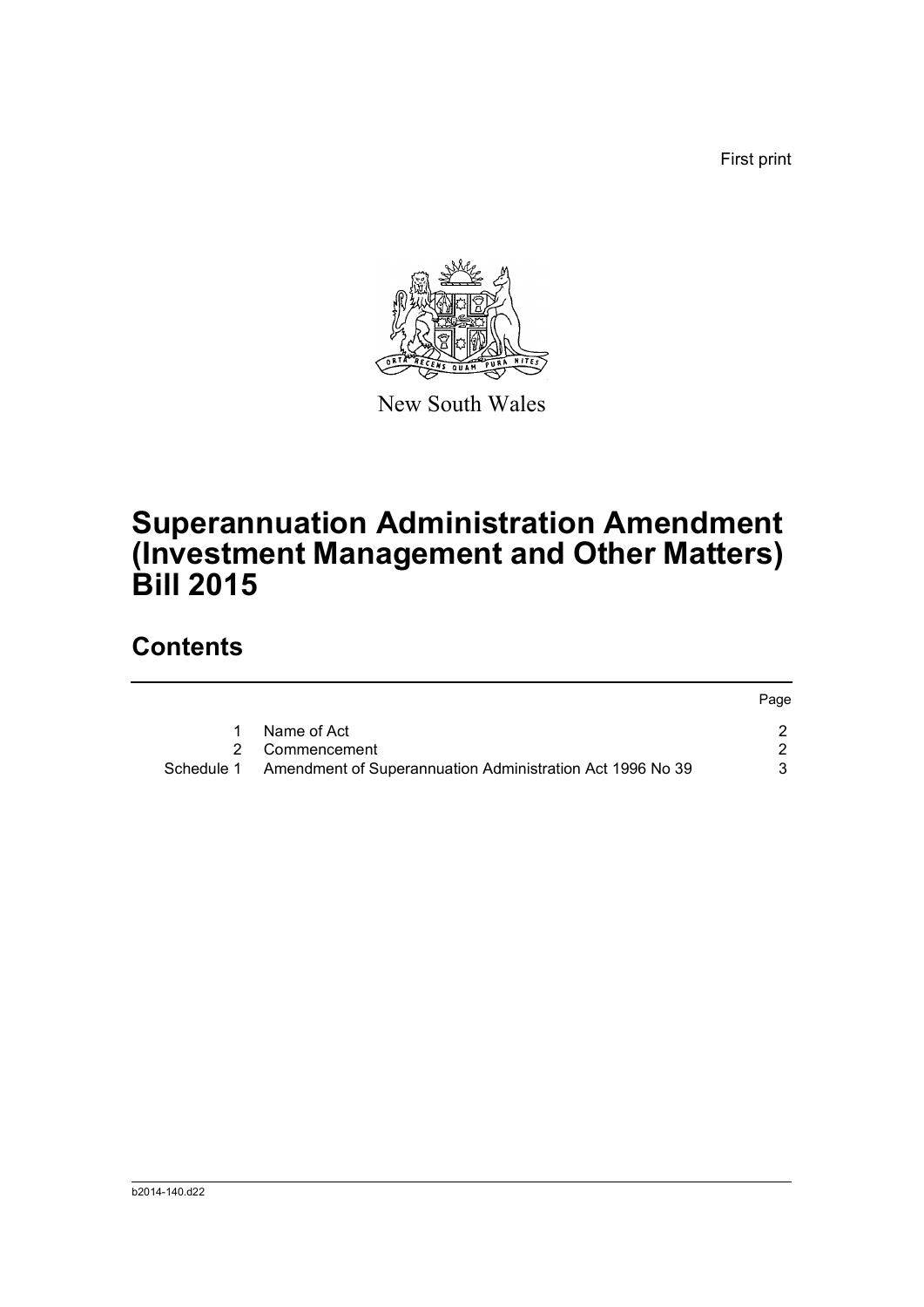

New South Wales

# **Superannuation Administration Amendment (Investment Management and Other Matters) Bill 2015**

No , 2015

#### **A Bill for**

An Act to amend the *Superannuation Administration Act 1996* in relation to the investment management of superannuation funds, and to other matters.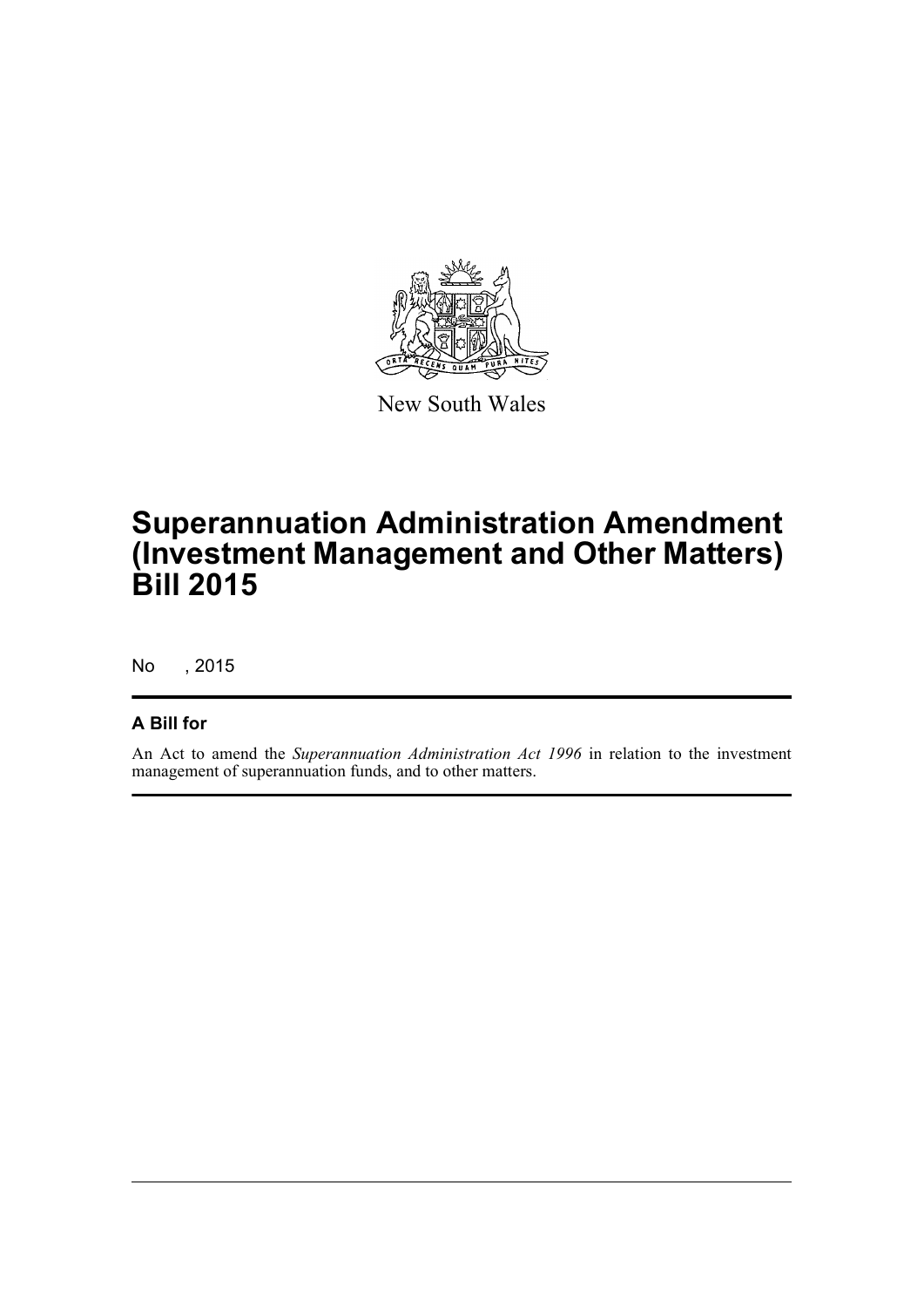Superannuation Administration Amendment (Investment Management and Other Matters) Bill 2015 [NSW]

<span id="page-5-1"></span><span id="page-5-0"></span>

| The Legislature of New South Wales enacts:                                                                     |        |  |  |  |
|----------------------------------------------------------------------------------------------------------------|--------|--|--|--|
| Name of Act                                                                                                    | 2      |  |  |  |
| This Act is the Superannuation Administration Amendment (Investment<br>Management and Other Matters) Act 2015. | 3<br>4 |  |  |  |
| <b>Commencement</b>                                                                                            | 5      |  |  |  |
| This Act commences on a day or days to be appointed by proclamation.                                           |        |  |  |  |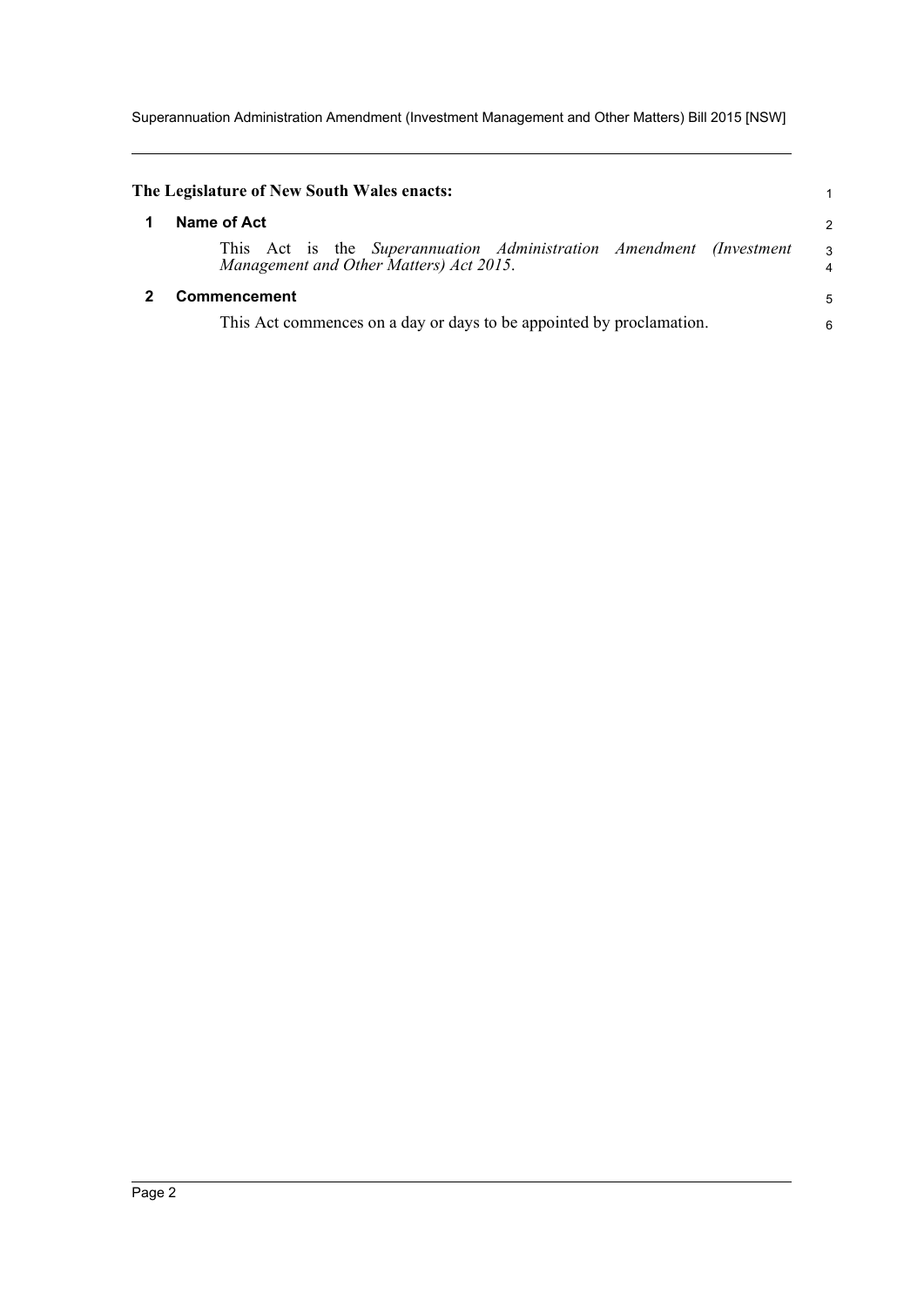Superannuation Administration Amendment (Investment Management and Other Matters) Bill 2015 [NSW] Schedule 1 Amendment of Superannuation Administration Act 1996 No 39

<span id="page-6-0"></span>

|       | <b>Schedule 1</b>                                                                                       |     | <b>Amendment of Superannuation Administration</b><br><b>Act 1996 No 39</b>                                                                                                                                                                                                                                                                                                                                                                                                                    | $\mathbf{1}$<br>2                      |
|-------|---------------------------------------------------------------------------------------------------------|-----|-----------------------------------------------------------------------------------------------------------------------------------------------------------------------------------------------------------------------------------------------------------------------------------------------------------------------------------------------------------------------------------------------------------------------------------------------------------------------------------------------|----------------------------------------|
| [1]   | <b>Section 4 Definitions</b>                                                                            |     |                                                                                                                                                                                                                                                                                                                                                                                                                                                                                               |                                        |
|       | Insert in alphabetical order:                                                                           |     |                                                                                                                                                                                                                                                                                                                                                                                                                                                                                               | 4                                      |
|       |                                                                                                         |     | <i>investment manager</i> means a person who provides superannuation investment<br>management services for a superannuation fund or funds or part of any such<br>fund under a contract or an arrangement with STC, and includes any other<br>person engaged by that person to provide all or any of those superannuation<br>investment management services.                                                                                                                                   | 5<br>$\,6$<br>$\overline{7}$<br>8<br>9 |
|       |                                                                                                         |     | mandated investment manager-see section 60.                                                                                                                                                                                                                                                                                                                                                                                                                                                   | 10                                     |
|       |                                                                                                         |     | superannuation investment management services include (but are not limited<br>to) the following:                                                                                                                                                                                                                                                                                                                                                                                              | 11<br>12                               |
|       |                                                                                                         | (a) | managing investments for any superannuation fund or funds or part of<br>any such fund,                                                                                                                                                                                                                                                                                                                                                                                                        | 13<br>14                               |
|       |                                                                                                         | (b) | advising on investments and investment strategies and other related<br>strategies for any superannuation fund or funds or part of any such fund,                                                                                                                                                                                                                                                                                                                                              | 15<br>16                               |
|       |                                                                                                         | (c) | providing services in relation to the custody of the assets and securities<br>of any superannuation fund or funds or part of any such fund.                                                                                                                                                                                                                                                                                                                                                   | 17<br>18                               |
| $[2]$ |                                                                                                         |     | <b>Section 51 Duties relating to functions</b>                                                                                                                                                                                                                                                                                                                                                                                                                                                | 19                                     |
|       | Insert at the end of section 51 $(2)$ $(d)$ :                                                           |     |                                                                                                                                                                                                                                                                                                                                                                                                                                                                                               |                                        |
|       |                                                                                                         |     | , and                                                                                                                                                                                                                                                                                                                                                                                                                                                                                         | 21                                     |
|       |                                                                                                         | (e) | the role of employers under STC schemes in funding benefits under<br>those schemes.                                                                                                                                                                                                                                                                                                                                                                                                           | 22<br>23                               |
| $[3]$ |                                                                                                         |     | Section 53 Power to enter into contracts or arrangements                                                                                                                                                                                                                                                                                                                                                                                                                                      | 24                                     |
|       | section 53 $(1)$ (a).                                                                                   |     | Insert "all or any" before "superannuation investment management services" in                                                                                                                                                                                                                                                                                                                                                                                                                 | 25<br>26                               |
| [4]   | Section 53 (1) (c)                                                                                      |     |                                                                                                                                                                                                                                                                                                                                                                                                                                                                                               |                                        |
|       | Omit the paragraph.                                                                                     |     |                                                                                                                                                                                                                                                                                                                                                                                                                                                                                               |                                        |
| [5]   | Section 53 (1A)                                                                                         |     |                                                                                                                                                                                                                                                                                                                                                                                                                                                                                               | 29                                     |
|       | Insert after section 53 $(1)$ :                                                                         |     |                                                                                                                                                                                                                                                                                                                                                                                                                                                                                               |                                        |
|       | (1A)                                                                                                    |     | An investment manager who enters into a contract or arrangement with STC<br>to provide superannuation investment management services may (subject to<br>the terms of that contract or arrangement) engage another investment manager<br>to provide any such service. In that case, a reference in this section to the<br>person who enters into or makes the contract or arrangement with STC<br>includes a reference to any such other investment manager engaged to provide<br>the service. | 31<br>32<br>33<br>34<br>35<br>36<br>37 |
| [6]   | <b>Section 54 Minister's consent required</b>                                                           |     |                                                                                                                                                                                                                                                                                                                                                                                                                                                                                               |                                        |
|       | Omit "section 53 (1) (a), (b) or $(c)$ ".                                                               |     |                                                                                                                                                                                                                                                                                                                                                                                                                                                                                               |                                        |
|       | Insert instead "section 53 $(1)$ (a) or (b) with a person other than a mandated investment<br>manager". |     |                                                                                                                                                                                                                                                                                                                                                                                                                                                                                               |                                        |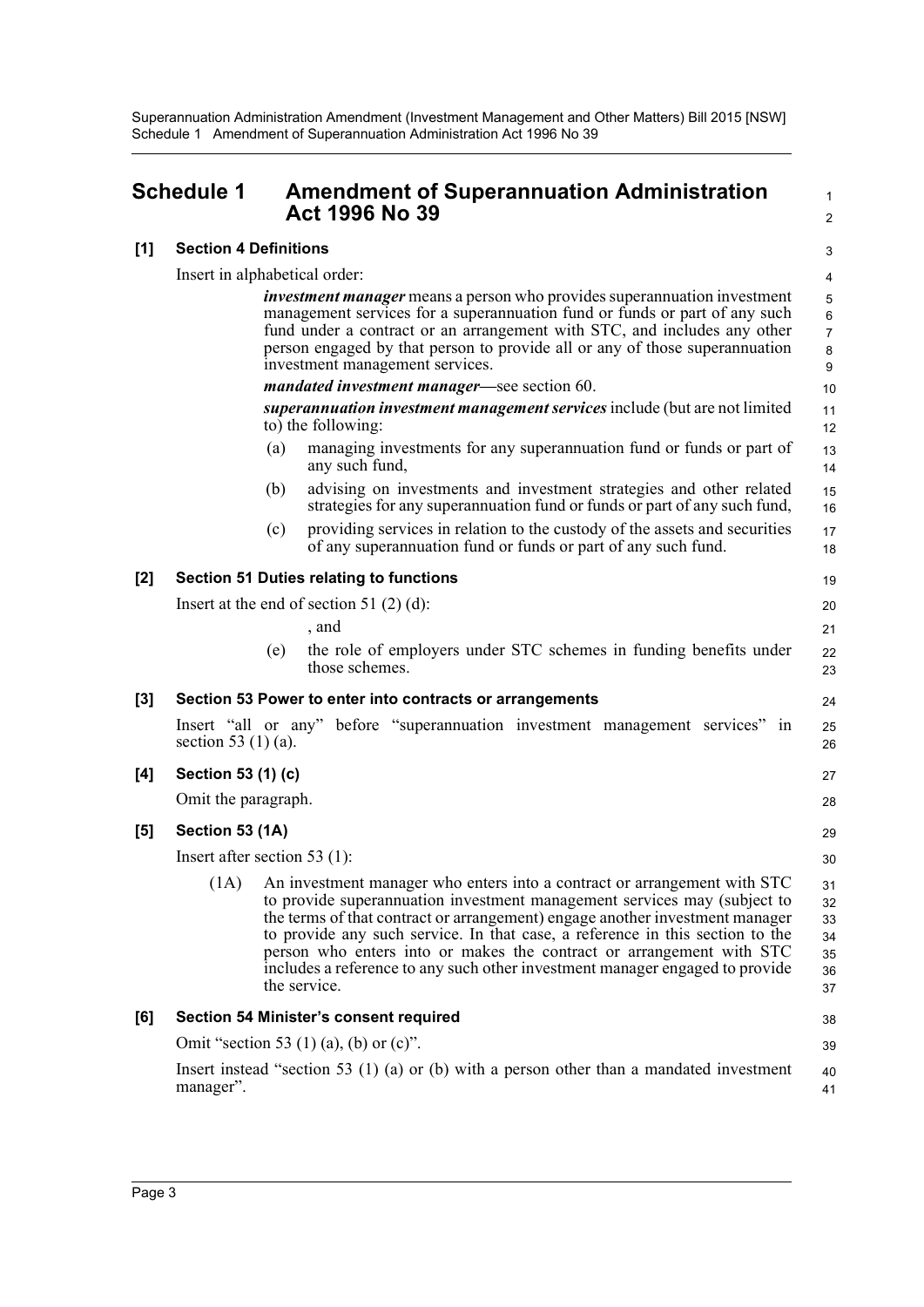Superannuation Administration Amendment (Investment Management and Other Matters) Bill 2015 [NSW] Schedule 1 Amendment of Superannuation Administration Act 1996 No 39

| [7]                      |                                | <b>Section 54 (2)</b>                         |             |                                                                                                                                                                                                                                                                                                                       | 1                          |  |
|--------------------------|--------------------------------|-----------------------------------------------|-------------|-----------------------------------------------------------------------------------------------------------------------------------------------------------------------------------------------------------------------------------------------------------------------------------------------------------------------|----------------------------|--|
|                          |                                |                                               |             | Insert at the end of section 54:                                                                                                                                                                                                                                                                                      | 2                          |  |
|                          |                                | (2)                                           | Minister.   | The Minister may, by notice in writing given to STC, waive the requirement<br>for consent generally or in such circumstances as may be specified by the                                                                                                                                                               | 3<br>4<br>5                |  |
| [8]                      |                                |                                               |             | <b>Section 58 Investment strategy</b>                                                                                                                                                                                                                                                                                 | 6                          |  |
|                          |                                |                                               |             | Insert ", subject to this Part and section 129A," after "STC must" in section 58 (1).                                                                                                                                                                                                                                 | $\overline{7}$             |  |
| [9]                      |                                | Section 59 Investment manager to be appointed |             |                                                                                                                                                                                                                                                                                                                       |                            |  |
|                          |                                |                                               |             | Omit section 59 (2). Insert instead:                                                                                                                                                                                                                                                                                  | 9                          |  |
|                          |                                | (2)                                           |             | STC must ensure that any such investment manager (and others the investment<br>manager engages to provide the relevant services) operates within the<br>investment powers of STC and complies with the investment strategy<br>determined by STC and notified to the investment manager.                               | 10<br>11<br>12<br>13       |  |
| [10]                     |                                | Section 59 (3A)                               |             |                                                                                                                                                                                                                                                                                                                       | 14                         |  |
|                          |                                |                                               |             | Insert after section 59 $(3)$ :                                                                                                                                                                                                                                                                                       | 15                         |  |
|                          |                                | (3A)                                          | securities. | A contract or arrangement under which an investment manager undertakes to<br>superannuation investment management services for a<br>provide all<br>superannuation fund or part of a fund is to make provision for the engagement<br>of a separate person to provide services in relation to the custody of assets and | 16<br>17<br>18<br>19<br>20 |  |
| $[11]$                   |                                | <b>Section 59 (5)</b>                         |             |                                                                                                                                                                                                                                                                                                                       | 21                         |  |
|                          |                                | Omit the subsection.                          |             |                                                                                                                                                                                                                                                                                                                       | 22                         |  |
| [12]<br>Section 59, note |                                |                                               |             |                                                                                                                                                                                                                                                                                                                       | 23                         |  |
|                          | Omit the note. Insert instead: |                                               |             | 24                                                                                                                                                                                                                                                                                                                    |                            |  |
|                          |                                |                                               |             | Note. The Minister's consent is required to any such contract or arrangement that is<br>entered into with a person other than a mandated investment manager unless that<br>requirement is waived (see section 54).                                                                                                    | 25<br>26<br>27             |  |
| [13]                     |                                | <b>Section 60</b>                             |             |                                                                                                                                                                                                                                                                                                                       | 28                         |  |
|                          | Insert after section 59:       |                                               |             | 29                                                                                                                                                                                                                                                                                                                    |                            |  |
|                          | 60                             |                                               |             | <b>Mandated investment managers</b>                                                                                                                                                                                                                                                                                   | 30                         |  |
|                          |                                | (1)                                           |             | The Treasurer may, with the approval of the Minister, by order in writing<br>given to STC, require:                                                                                                                                                                                                                   | 31<br>32                   |  |
|                          |                                |                                               | (a)         | the investment of the whole or any part of the STC funds to be managed<br>by one or more investment managers approved by the Treasurer<br>(a <i>mandated investment manager</i> ), and                                                                                                                                | 33<br>34<br>35             |  |
|                          |                                |                                               | (b)         | STC to enter into a contract or arrangement referred to in section 59<br>with any such mandated investment manager with respect to<br>superannuation investment management services for the whole or that<br>part of the STC funds subject to the terms and conditions set out or<br>described in the order.          | 36<br>37<br>38<br>39<br>40 |  |
|                          |                                | (2)                                           |             | Subsection (1) does not prevent STC from entering into a contract or<br>arrangement containing additional terms or conditions that are not inconsistent<br>with the terms and conditions set out or described in the order.                                                                                           | 41<br>42<br>43             |  |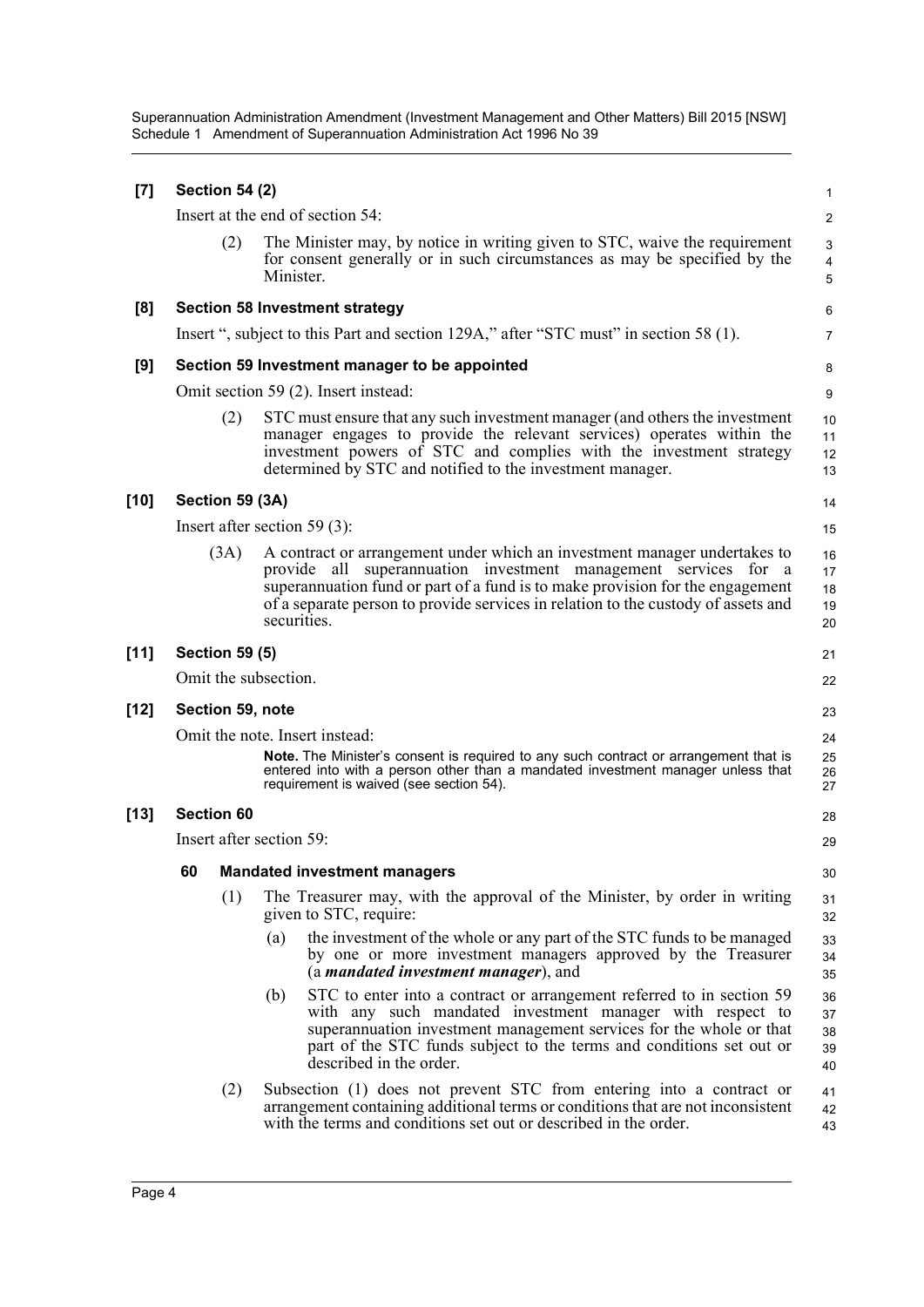|        |      | (3)                                 | The Treasurer must consult with STC and the proposed mandated investment<br>manager before giving an order under this section.                                                                                                                                                                                                                                                                                                                                                                                                                                                                   | 1<br>2                                       |
|--------|------|-------------------------------------|--------------------------------------------------------------------------------------------------------------------------------------------------------------------------------------------------------------------------------------------------------------------------------------------------------------------------------------------------------------------------------------------------------------------------------------------------------------------------------------------------------------------------------------------------------------------------------------------------|----------------------------------------------|
|        |      | (4)                                 | A mandated investment manager (or an investment manager engaged by a<br>mandated investment manager to provide relevant services):                                                                                                                                                                                                                                                                                                                                                                                                                                                               | 3<br>$\overline{4}$                          |
|        |      |                                     | may invest the whole or part of the STC funds concerned only in any<br>(a)<br>investment that is authorised or permitted by this Act or any other<br>applicable legislation, and                                                                                                                                                                                                                                                                                                                                                                                                                 | 5<br>$\,6\,$<br>$\overline{7}$               |
|        |      |                                     | must carry out the superannuation investment management services<br>(b)<br>concerned subject to the applicable terms and conditions and<br>consistently with any relevant investment strategy or policy.                                                                                                                                                                                                                                                                                                                                                                                         | 8<br>9<br>10                                 |
|        |      | (5)                                 | STC is taken to have discharged the obligations and duties imposed on it under<br>this and any other law (written or unwritten) in relation to the investment and<br>management of the whole or part of the STC funds, if a mandated investment<br>manager (or an investment manager engaged by a mandated investment<br>manager) provides superannuation investment management services in<br>respect of the STC funds or part of the STC funds on behalf of STC in<br>accordance with subsection (4).<br>Note. Under section 69 (6) any act, matter or thing done in the name of, or on behalf | 11<br>12<br>13<br>14<br>15<br>16<br>17<br>18 |
|        |      |                                     | of, STC by the STC Board is taken to have been done by STC. Section 80 protects<br>persons such as the chief executive officer (who is subject to the control and direction<br>of the Board) from personal and other liability.                                                                                                                                                                                                                                                                                                                                                                  | 19<br>20<br>21                               |
|        |      | (6)                                 | An order under this section takes effect on the day specified in the order.                                                                                                                                                                                                                                                                                                                                                                                                                                                                                                                      | 22                                           |
|        |      | (7)                                 | In this section:                                                                                                                                                                                                                                                                                                                                                                                                                                                                                                                                                                                 | 23                                           |
|        |      |                                     | <i>relevant investment strategy or policy</i> , in relation to the whole or any part of<br>the STC funds, means an investment strategy or reserves strategy determined<br>by STC under section 58, or custodial policy determined by STC under this<br>Act, in relation to the whole or that part of the STC funds.                                                                                                                                                                                                                                                                              | 24<br>25<br>26<br>27                         |
| $[14]$ |      |                                     | Section 61 Custodian to be appointed                                                                                                                                                                                                                                                                                                                                                                                                                                                                                                                                                             | 28                                           |
|        |      | Omit the section.                   |                                                                                                                                                                                                                                                                                                                                                                                                                                                                                                                                                                                                  | 29                                           |
| $[15]$ |      | <b>Section 127A</b>                 |                                                                                                                                                                                                                                                                                                                                                                                                                                                                                                                                                                                                  | 30                                           |
|        |      |                                     | Insert after section 127:                                                                                                                                                                                                                                                                                                                                                                                                                                                                                                                                                                        | 31                                           |
|        | 127A | <b>Transfers to successor funds</b> |                                                                                                                                                                                                                                                                                                                                                                                                                                                                                                                                                                                                  |                                              |
|        |      | (1)                                 | The Minister may, at the request of STC, approve the transfer of part of the<br>benefits of all or some members of an STC scheme to a successor fund.                                                                                                                                                                                                                                                                                                                                                                                                                                            | 33<br>34                                     |
|        |      | (2)                                 | The Minister must not approve the transfer of a part of the benefit of a member<br>of an STC scheme if that part consists of or includes a defined benefit interest<br>within the meaning of the Superannuation Industry (Supervision) Regulations<br>1994 of the Commonwealth.                                                                                                                                                                                                                                                                                                                  | 35<br>36<br>37<br>38                         |
|        |      | (3)                                 | The Minister must not approve a transfer unless the Minister is satisfied that<br>the transfer complies with the requirements of the Superannuation Industry                                                                                                                                                                                                                                                                                                                                                                                                                                     | 39<br>40                                     |
|        |      |                                     | (Supervision) Act 1993 of the Commonwealth and any regulations or other<br>instruments under that Act that would apply to the transfer to a successor fund<br>if the STC scheme was not an exempt public sector superannuation scheme<br>under that Act.                                                                                                                                                                                                                                                                                                                                         | 41<br>42<br>43<br>44                         |